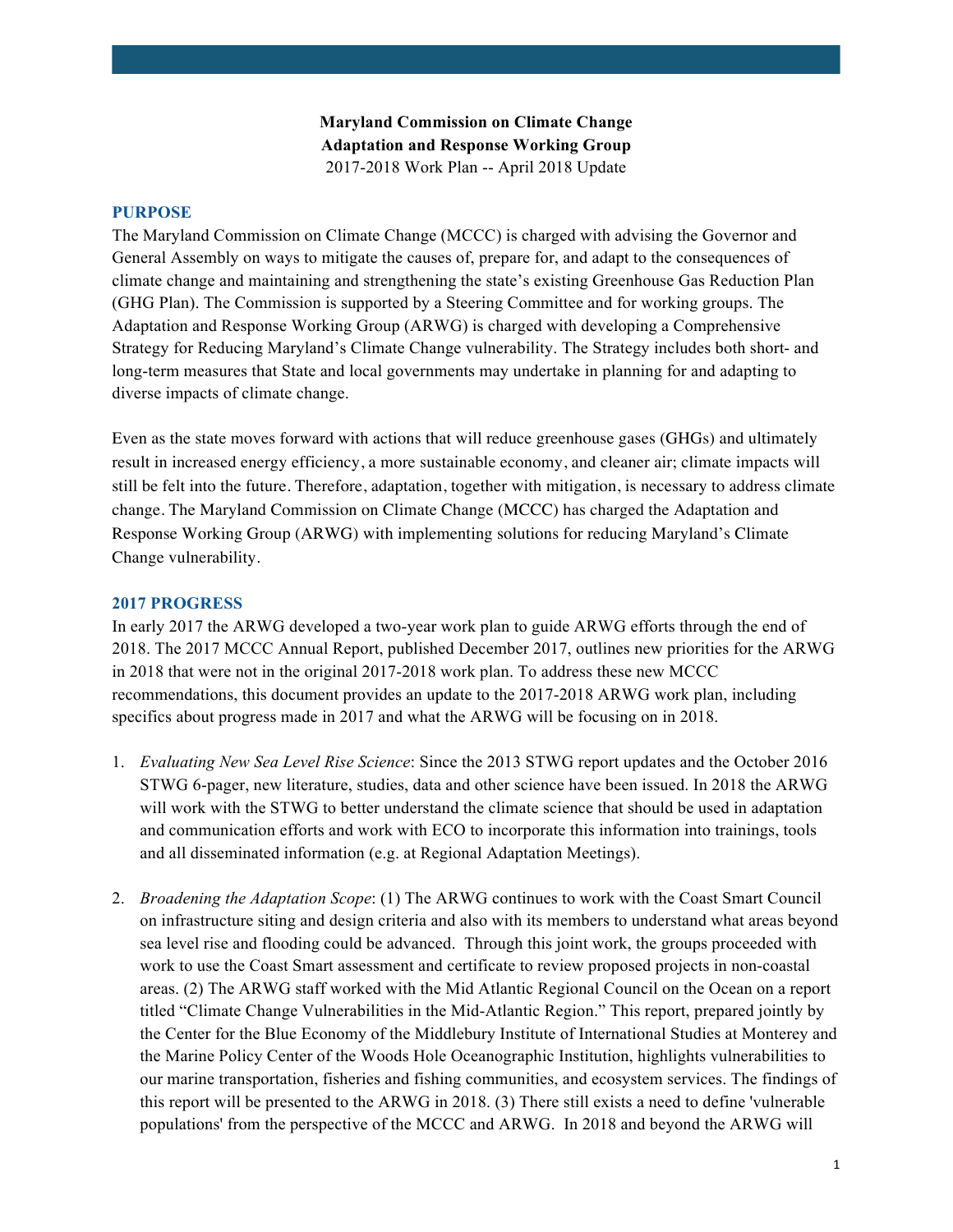work closely with the Steering Committee, other working groups and the Maryland Commission on Environmental Justice and Sustainable Communities (CEJSC) to assist in defining vulnerability for ARWG efforts. In 2018, DNR will engage the CEJSC to discuss a working definition for "vulnerable populations" for the State Resiliency through Restoration program. Through this effort, the working definition will be presented to the ARWG to determine its utility at a broader scale or for additional programs and partnerships.

- 3. *Healthy Soils Initiative*: (1) In January 2018 the Maryland Department of Agriculture was awarded a \$1 million Regional Conservation Partnership Program (RCPP) grant by the U.S. Department of Agriculture's Natural Resources Conservation Service to utilize and demonstrate a suite of soil health practices on Maryland farm fields. (2) In 2018, the Maryland Department of Natural Resources will continue exploring a partnership with the Harry Hughes Center to use department owned agricultural land to pilot implementation precuts that increase the concentration of carbon in the soil. (3) On March 27, 2018 a "Healthy Soils Farm Visit and Roundtable Discussion" will be held to visit conventional and organic farm operations and discuss opportunities for soil carbon sequestration. This event is being sponsored by the ARWG, MDA, DNR, UMD Extension, the Alice Ferguson Foundation, Future Harvest and the Town Creek Foundation in direct response to initial 2017 meetings and conferences about "Healthy Soils" or "Carbon Farming." These three initiatives will go a long way towards fulfilling the state's Healthy Soils Initiative and improving natural resource management.
- 4. *Local Comprehensive Plan Adaptation Research*: The Maryland Department of Planning completed its first phase of comprehensive plan research on addressing climate issues and presented this work at the December 2017 ARWG meeting. The ARWG will use this review and information to guide the Regional Adaptation Meetings, discuss additional opportunities to extend such a review to other plans (e.g. Hazard Mitigation Plans) and Local Government Climate Academy work.
- 5. *Resilience Financing Stress Test*: In fall 2017 the Maryland Department of Natural Resources contracted with the Environmental Finance Center (EFC) at the University of Maryland College Park to develop a Community Resilience Financing Tool. The tool will help communities determine the actions they can take to become more resilient to climate hazards as well as accelerate and scale the financing efforts needed to implement those projects. The City of Salisbury and the City of Annapolis have agreed to partner as the communities that will trial the tool once it is developed and have been given a resilience assessment and financing tool template as a starting point for engaging in the development process.
- 6. *Metrics for Tracking Progress*: Work is being undertaken by the Chesapeake Bay Program Climate Resiliency Workgroup to develop indicators of adaptation. ARWG members are engaged in this effort to determine if this work and/or the indicators could be relevant to the ARWG. Staff will coordinate with Chesapeake Bay Program staff in 2018 to hold future discussion about these resilience indicators. In addition, MDP will continue to track progress on the integration of coastal resilience components in comprehensive plans and hazard mitigation plans.
- 7. *Georgetown Climate Center Recommendations*: The ARWG will be exploring with the other working groups the value of a research agenda, a GCC recommendation that was included in the MCCC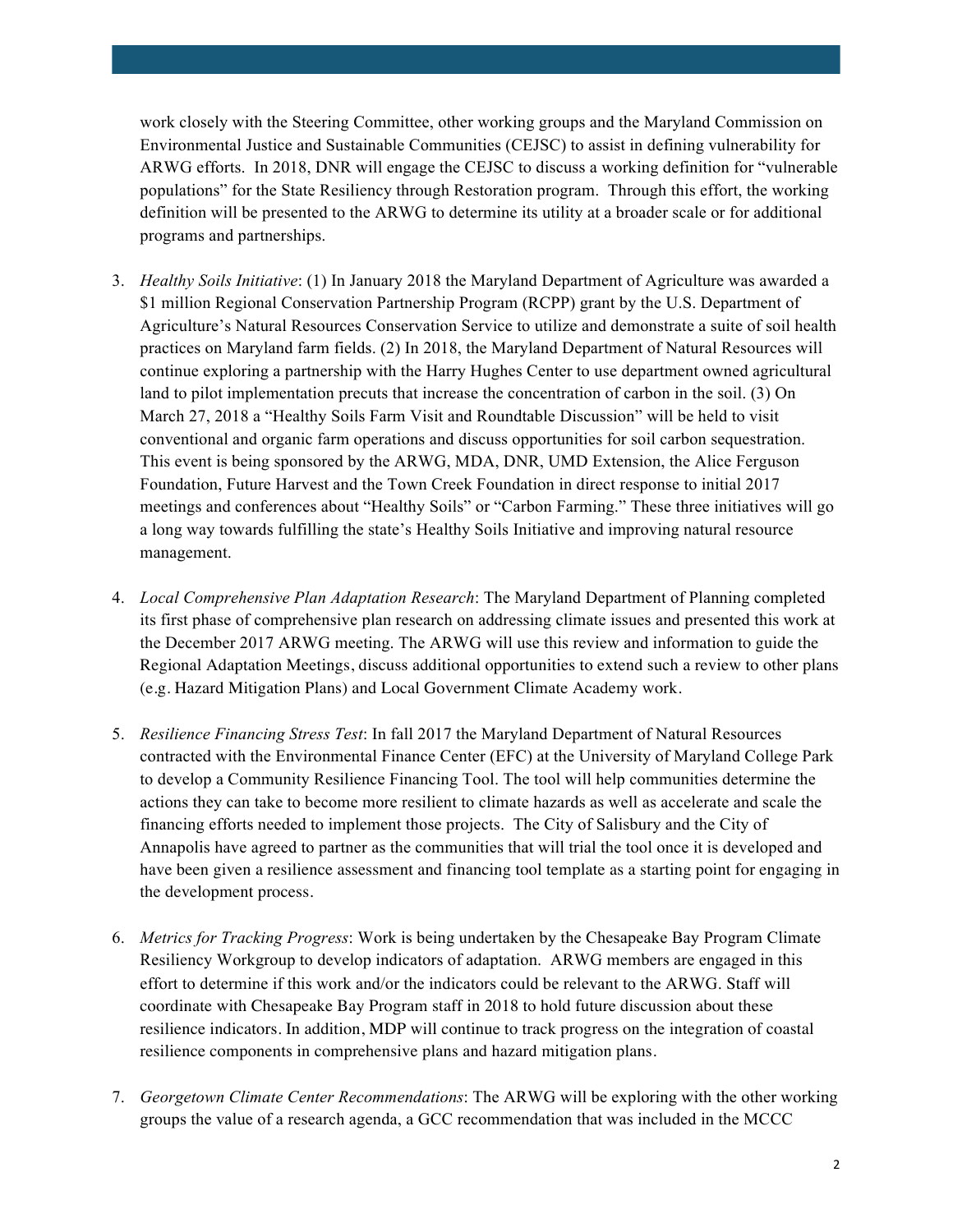Annual Report. Additional clarity on the interest of a research agenda from the MCCC/Steering Committee will be sought in 2018.

## **2018 PRIORITIES**

In addition to continuing the progress on the ARWG priorities listed above from the 2017-2018 work plan, the ARWG will also be undertaking the following in 2018:

- 8. *Regional Adaptation Meetings*: In the 2017 Annual Report the MCCC added an additional recommendation for the ARWG to "convene regional meetings by the end of 2018 to solicit local and regional climate adaptation priorities and support local adaptation efforts." The ARWG began to discuss this goal at the December 2017 meeting, and since then a Planning Committee has formed and will work diligently to achieve this goal in 2018. Two meeting options were discussed and vetted at the March 2018 meeting.
- 9. *Local Government Climate Academy*: The Maryland Department of Natural Resources has partnered with the Association of Climate Change Officers (ACCO) to develop and deliver a competency framework and climate change training for local governments. Throughout 2018, ACCO, DNR and the ARWG will be working to develop training modules specific to the needs and issues facing Maryland's local communities. Staff will explore opportunities with the ARWG to deliver climate resources and training through the development of the Local Government Climate Academy.
- 10. *Reviewing Phase I and II Comprehensive Strategy*: In 2018 the ARWG will review its Phase I and II Comprehensive Strategy recommendations to identify progress, highlight any gaps or needs, and consider revising as needed.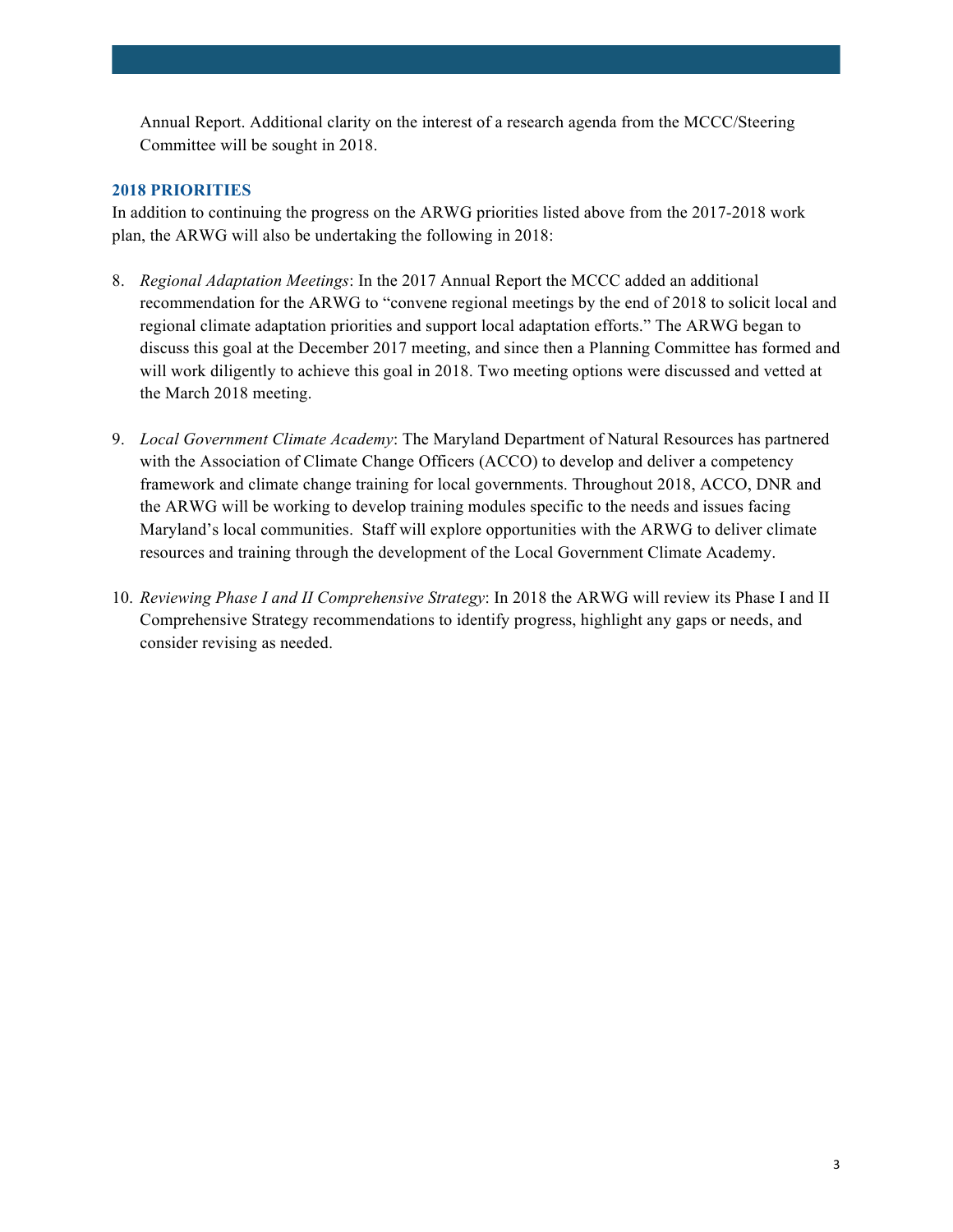# **ARWG Meeting Schedule for 2018**

March 2018 Draft - items in *italics* are draft or proposed

| <b>Date/Time</b>          | <b>Location</b>                      | <b>Agenda Topics</b>                                                                                                                                                                                         |
|---------------------------|--------------------------------------|--------------------------------------------------------------------------------------------------------------------------------------------------------------------------------------------------------------|
| Throughout<br>2018        | Throughout Maryland                  | Regional outreach efforts being hosted by various ARWG members across<br>Maryland (e.g. MHT, MDP, MDH, MDE, ESCAP, DNR)                                                                                      |
| March 12<br>2 to 4 pm     | DNR (Tawes)                          | <b>Regional Adaptation Meetings</b><br>Climate Change impacts on the Chesapeake Bay TMDL and potential<br>roles/opportunities for the ARWG input<br>2018 Work Plan                                           |
| March 27                  | <b>Oueen Anne</b>                    | Healthy Soils Farm Visit and Roundtable Discussion                                                                                                                                                           |
| April 24                  | <b>MDE</b>                           | Maryland Commission on Climate Change Meeting                                                                                                                                                                |
| May 7<br>2 to 4 pm        | DNR (Tawes)                          | Climate & Health<br>L,<br>Presentation: Climate Change Vulnerabilities in the Coastal Mid-Atlantic<br>Region<br>Presentation: Insurance Industry Adaptation<br>2018 Annual Report recommendations discussion |
| May 18                    | Williamsport                         | Williamsport Spring 2018 Regional WIP Meeting                                                                                                                                                                |
| May 21-23                 | Cambridge                            | State of the Coast conference (May 21-23) featuring "resilient communities"<br>highlights and sessions. Day 1 will feature ACCO climate academy training (by<br><i>invitation</i> ).                         |
| June 19                   | <b>MDE</b>                           | Maryland Commission on Climate Change Meeting                                                                                                                                                                |
| June 5                    | Catonsville                          | Spring 2018 Regional WIP Meeting                                                                                                                                                                             |
| June 14                   | Salisbury                            | Spring 2018 Regional WIP Meeting                                                                                                                                                                             |
| June 15                   | Easton                               | Spring 2018 Regional WIP Meeting                                                                                                                                                                             |
| June 19                   | TBA location in<br>Southern Maryland | (tentative) Spring 2018 Regional WIP Meeting                                                                                                                                                                 |
| July 30<br>10 am to 12 pm | DNR (Tawes)                          | <b>Regional Adaptation Meetings Update</b><br>Finalize 2018 Annual Report recommendations<br>Finalizing report chapters                                                                                      |
| August 15-18              | Ocean City                           | Maryland Association of Counties (MACo) Summer Conference                                                                                                                                                    |
| September 18              | <b>MDE</b>                           | Maryland Commission on Climate Change Meeting                                                                                                                                                                |
| October 23                | <b>MDE</b>                           | Maryland Commission on Climate Change Meeting                                                                                                                                                                |
| October 10-12             | Annapolis                            | Maryland Municipal League (MML) Fall Conference                                                                                                                                                              |
| November 7                | <b>MDE</b>                           | Maryland Commission on Climate Change Meeting                                                                                                                                                                |
| December 3<br>2 to 4 pm   | DNR (Tawes)                          | MARISA project highlight that is working to downscale precipitation.<br>Work Plan development<br>$\overline{a}$                                                                                              |